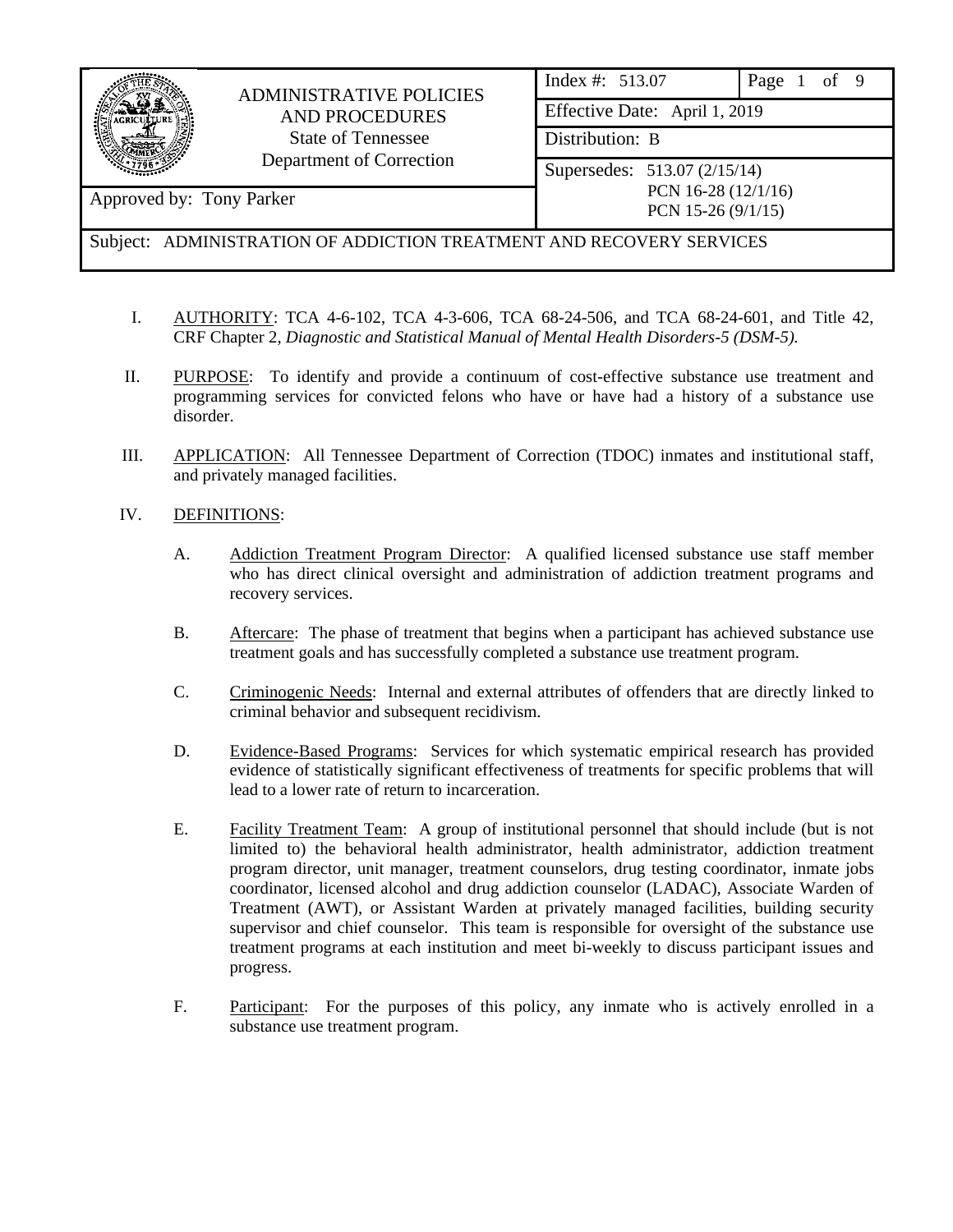| Effective Date: April 1, 2019                                        | Index $# 513.07$ | Page | ΟÌ |  |
|----------------------------------------------------------------------|------------------|------|----|--|
| Subject: ADMINISTRATION OF ADDICTION TREATMENT AND RECOVERY SERVICES |                  |      |    |  |

- G. Qualified Licensed Substance Use Personnel: Correctional staff licensed or certified as alcohol and drug counselors (LADAC I, II, ICRC, NAADAC I, II, or Master level NAADAC certification) or those seeking licensure by reciprocity as a LADAC I or II who meet the qualifications by holding a current license from another state in which the other state's standards for licensure must be comparable to or exceed the requirements for the level of licensure sought in Tennessee (licensed clinical social workers (LCSW), licensed professional counselors (LPC), licensed psychological examiners (LPE), or licensed marriage and family therapists (MFT) with a minimum of one year documented experience working with substance use disorder treatment programs).
- H. Substance Use Treatment Program: Formal organized behavioral therapies such as individual or group counseling, cognitive skills therapy, or psychotherapy for inmates who have used alcohol and other drugs. These services are designed to address specific physical, mental or social issues related to the use of mood altering substances.
- I. Texas Christian University Drug Screen (TCUDS): A screening assessment based on the most recent *Diagnostic and Statistical Manual of Mental Disorders (DSM)* screening for mild to severe substance use disorders that and is particularly useful when determining level of intensity for substance use treatment.
- J. Treatment Counselors: All non-licensed alcohol and drug counselors who are actively pursuing licensure and working in a substance use treatment and recovery services program and who are being clinically supervised by qualified licensed substance use personnel.
- V. POLICY: The TDOC shall provide the opportunity for inmates to receive intensive and individualbased addiction treatment and recovery services that impact their entire life structure (values, habits, relationships, cognition, behavior, and attitudes) within the limitations imposed by available resources.
- VI. PROCEDURES:
	- A. Mission Statement/Treatment Philosophy: The mission of TDOC's addiction treatment and recovery services is to break the cycle of substance use, criminal behavior, and incarceration, in order to provide a safe and substance-free living and working environment both within state correctional facilities as well as in the local communities to which offenders return. Participants will work closely with treatment staff to develop individual treatment goals and strategies. TDOC addiction treatment programs blend evidence-based treatment interventions that focus on the inmate's criminogenic needs. Each program shall develop and maintain a philosophy of treatment and therapeutic goals for their respective programs that is approved by the Director of Addiction Treatment and Recovery Services or designee.
	- B. Addiction Treatment and Recovery Services: Treatment and recovery services shall be offered to inmates (where resources permit) who are parole mandated or have a documented need based on the risk needs assessment and the TCU Drug Screen V. Depending on the length of sentence and program availability, inmates shall be provided with the opportunity to participate in addiction treatment and recovery services prior to release from an institution.
		- 1. Intensive Residential Treatment Program: A nine to twelve month substance use treatment program held in a Therapeutic Community environment focusing on alcohol and drug use and criminogenic thinking patterns. (See Policy #513.07.1)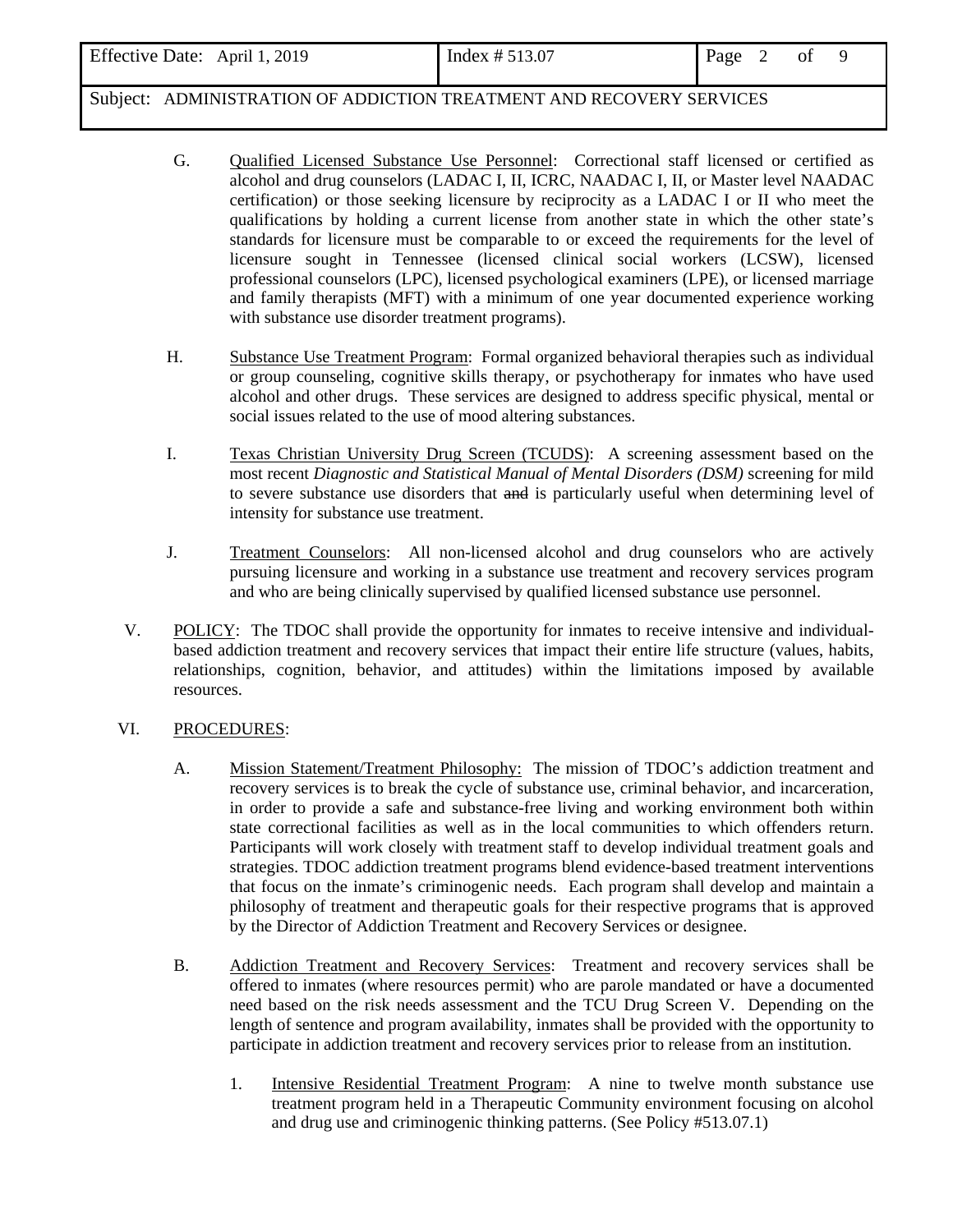| Effective Date: April 1, 2019                                        | Index $\# 513.07$ | Page 3 | 0t |  |
|----------------------------------------------------------------------|-------------------|--------|----|--|
| Subject: ADMINISTRATION OF ADDICTION TREATMENT AND RECOVERY SERVICES |                   |        |    |  |

- 2. Intensive Outpatient Treatment Program: Intensive outpatient programs require offenders to attend very intensive and regular treatment sessions multiple times a week. (See Policy #513.07.2)
- 3. Outpatient Treatment Program: Counseling can be provided at the individual or group level. Group counseling is often used in addition to individual counseling to provide social reinforcement for pursuit of recovery. (See Policy #513.07.2)
- 4. Intervention Substance Use Recovery Education Program: This program is classroom based with the focus of teaching about the harmful effects of alcohol and drugs. Individuals develop knowledge, attitudes, and skill sets to make good choices or change self-defeating behavior in addition to receiving screening, brief interventions, peer recovery support, and referral for appropriate continuum of care for substance use treatment. (See Policy #513.07.3)
- 5. Recovery Services: Recovery support services include access to evidence-based practices such as employment training, education, and housing; community treatment collaborative; and peer-operated services. Recovery support services may be provided before, during, or after clinical treatment or may be provided to individuals who are not in treatment but seek support services. These services, provided by professionals and peers, are delivered through a variety of community and faith-based groups, treatment providers, schools, and other specialized services. Aftercare shall be broken down into three different components, based on how the inmate is released upon completion of the program. (See Policies #513.07.3 and #508.01)
- C.Addiction Treatment and Recovery Services Personnel:
	- 1. The TDOC Director of Addiction Treatment and Recovery Services or designee shall be responsible for:
		- a. Coordinating all substance use treatment and recovery services.
		- b. Planning for the allocation of departmental substance use and behavioral program services.
		- c. Reviewing and approving all evidence-based program curricula criteria in accordance with Policy #513.12.
		- d. Coordinating and monitoring contractor and departmental substance use treatment related programs including related compliance/monitoring of program services and curricula.
		- e. Collecting, maintaining, and disseminating substance use treatment program statistical information on a monthly basis.
		- f. Providing technical assistance relating to inmate drug testing and substance use treatment services for departmental substance use treatment programs.
		- g. Conducting annual addiction treatment and recovery services annual reviews.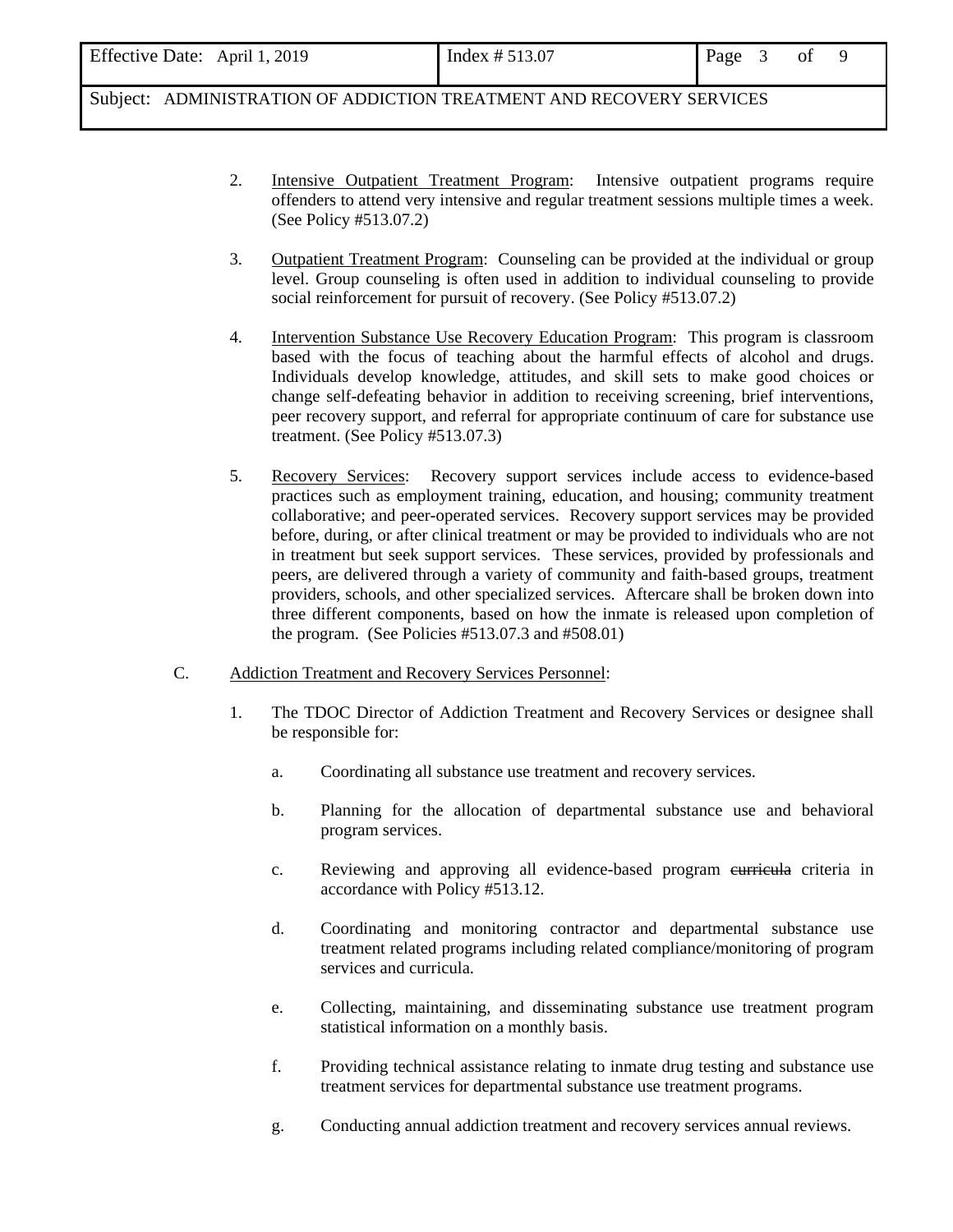| Effective Date: April 1, 2019 | Index # 513.07 | Page 4 of |  |  |
|-------------------------------|----------------|-----------|--|--|
|                               |                |           |  |  |

Subject: ADMINISTRATION OF ADDICTION TREATMENT AND RECOVERY SERVICES

## 2. The Addiction Treatment Program Director shall be responsible for:

- a. Maintaining and reporting all addiction treatment and recovery services programming activities to the Director of Addiction Treatment and Recovery Services or designee using Monthly Programming Reporting, CR-3759, by the 7th of each month.
- b. Ensuring that all treatment related processes, including but not limited to group and individual counseling sessions, are attended and facilitated by treatment counselors.
- c. Assisting in developing and updating the institution's addiction treatment and recovery services delivery system.
- d. Maintaining a list of all participants who are currently assigned to substance use treatment programs.
- e. Collaborating with the facility drug testing coordinator to keep track of participant drug screens.
- f. Ensuring that addiction treatment and recovery services information is disseminated in writing to inmates during institutional and program orientation, and through posted notices and other appropriate means of communication. Addiction treatment and recovery services information shall include, but not be limited to, the following information:
	- (1) Referral procedure
	- (2) Criteria for admission to programs
	- (3) Exclusion criteria (What excludes inmates from participating)
	- (4) Available services
	- (5) Contact persons
	- (6) Description of all aspects of specific program (See Policy #505.07)
- g. Ensuring that an Authorization for Release of Substance Use Treatment Information, CR-1974, is completed before any information is shared with an outside source (See Policy #511.04)
- h. TCUDS may be requested by the Board of Parole in certain instances in which the addiction treatment program director is responsible for interviewing and screening inmates who have Board Level Hearings for any substance use treatment need and make appropriate substance use treatment recommendations.
	- (1) Inmates without a TCUDS score on record shall receive the entire TCUDS screening with results entered into the offender management system (OMS) by behavioral health services at least 14 days prior to Board Level Hearing.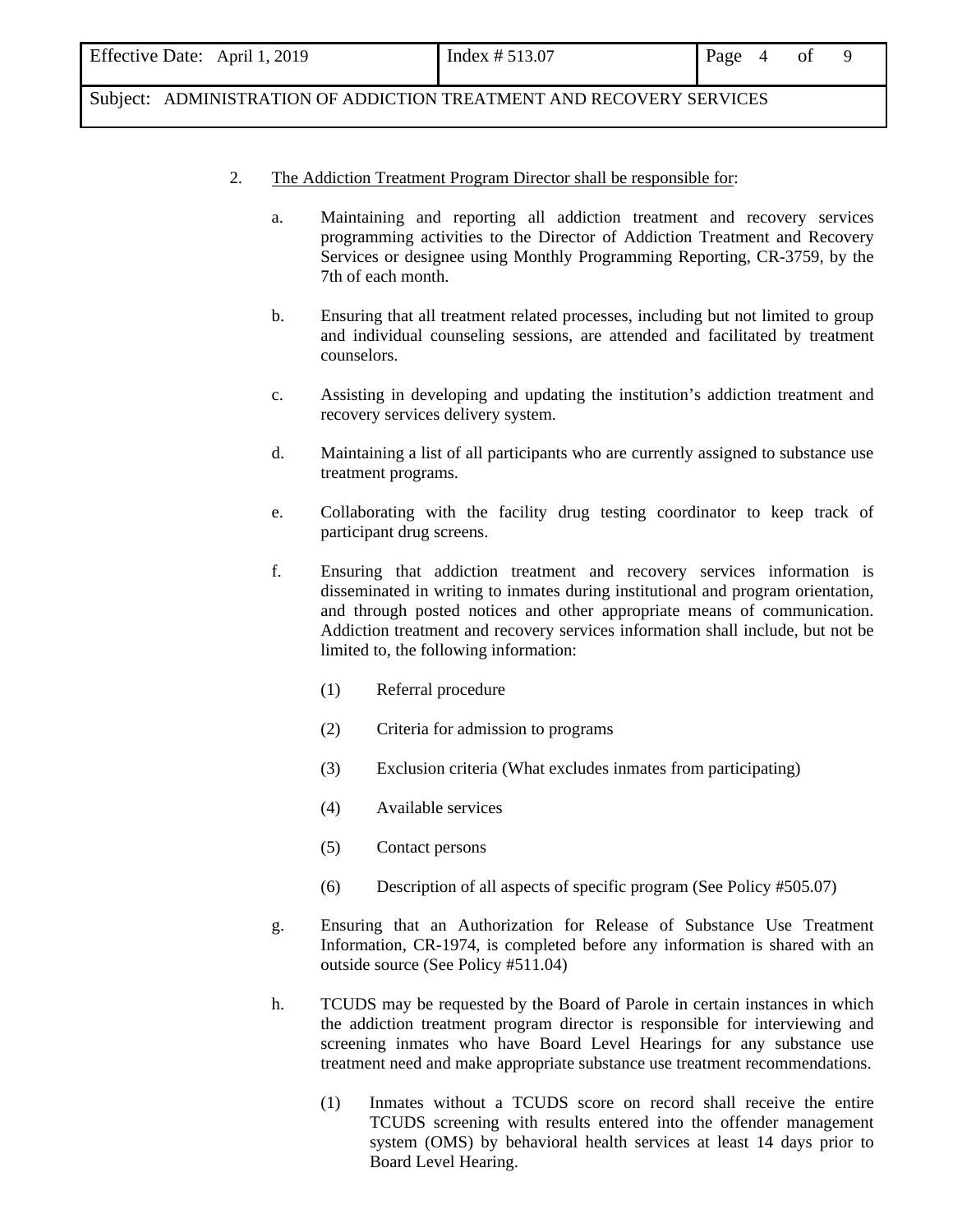| Effective Date: April 1, 2019 |  |
|-------------------------------|--|
|-------------------------------|--|

Subject: ADMINISTRATION OF ADDICTION TREATMENT AND RECOVERY SERVICES

- (2) A Substance Use Programming Recommendation for Parole Board, CR-3995, shall be forwarded to the institutional probation and parole officer for Board Level Hearings at least 14 working days prior to the offender's parole hearing date by the addiction treatment program director or a designated qualified licensed substance use personnel accompanied with an Authorization of Release of Substance Use Treatment Information, CR-1974.
- 3. Treatment Counselors shall be responsible for:
	- a. The treatment counselor shall be responsible for the development of the Substance Use Initial Treatment Plan, CR-3752, and the Substance Use Disorder Individual Treatment Plan, CR-3753, with input from medical, mental health, and other unit management personnel, as appropriate.
	- b. Treatment counselors must attend and facilitate all treatment related processes, including but not limited to, group and individual counseling sessions.
- D.Addiction Treatment and Recovery Services Administrative Operating Procedures:
	- 1. To ensure timely review of treatment goals and services, all substance use treatment programs shall establish a facility treatment team. The facility treatment team shall meet, at a minimum, bi-weekly to discuss individual treatment needs, review/modify treatment plans, discuss participant phase progression, make recommendations on program sanctions/incentives and evaluate program services. Minutes shall be maintained documenting meeting activities.
	- 2. Qualified licensed substance use personnel (See Section IV) shall not exceed their level of scope of practice as dictated by state regulatory boards when providing treatment services.
	- 3**.** In order to qualify as a treatment counselor, all non-licensed alcohol and drug counselors must be actively pursuing licensure and be clinically supervised by a qualified licensed substance use personnel.
	- 4. Each institution's Behavioral Health Administrator or designee shall ensure that substance use treatment program personnel have the qualifications to provide program services.
	- 5. Each institution is required to have, at minimum, one qualified licensed substance use personnel as defined in Section IV to supervise the treatment process.
	- 6. The Department shall offer annual training in behavioral and substance use issues to appropriate treatment and security staff when and where resources permit.
- VII. ACA STANDARDS: 4-4363-1, 4-4377, 4-4437, 4-4438, 4-4439, 4-4440, and 4-4441.
- VIII. EXPIRATION DATE: April 1, 2022.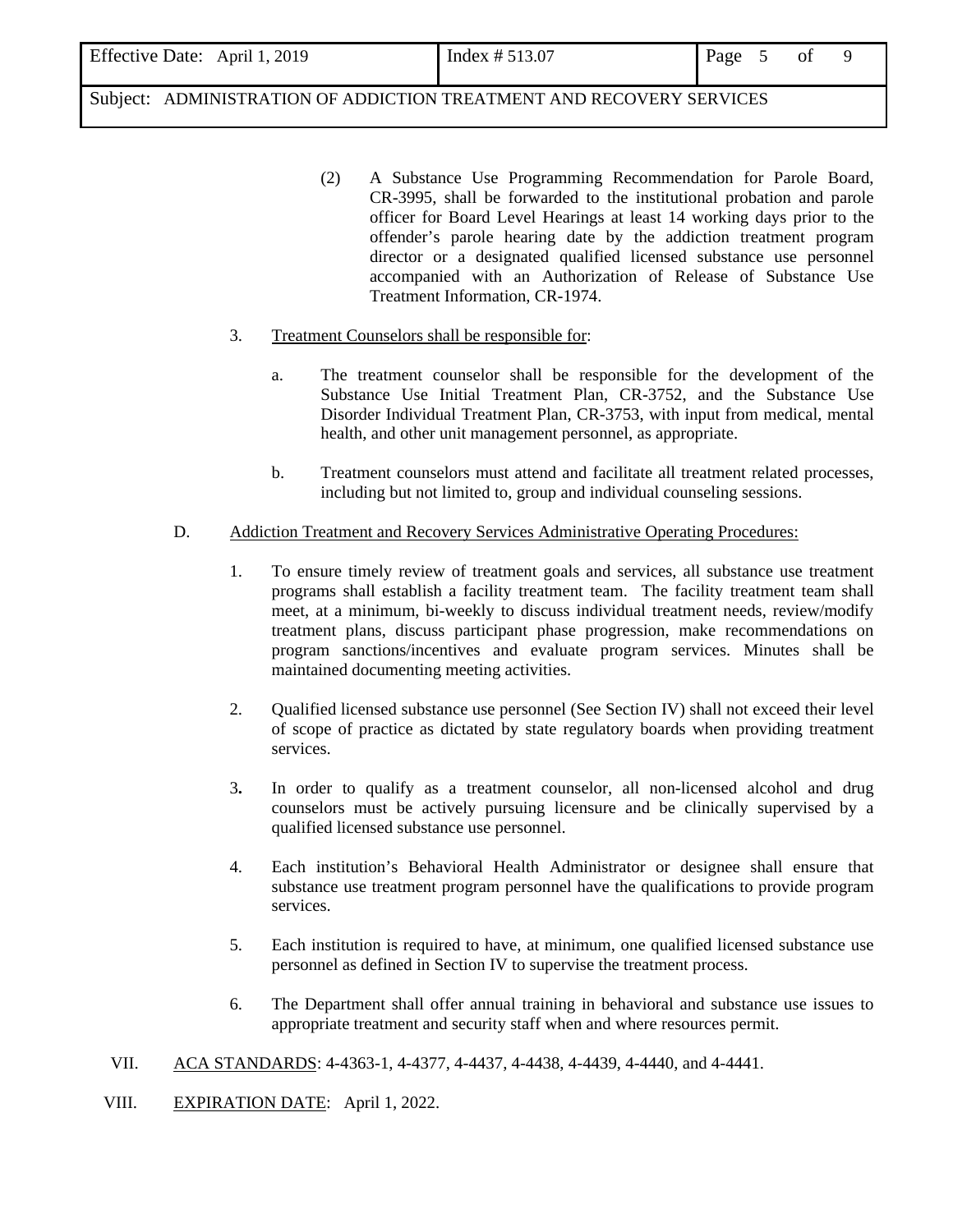

#### **TENNESSEE DEPARTMENT OF CORRECTION MONTHLY PROGRAMMING REPORTING**

| <b>Institution/DRC:</b>                             |                                      |                                                                                                            |                                  |                              |                                  |                                                                                                                           | liction Treatment/DRC Program Director:                                                                                          |                                                                                                               |                                  |                              |                                  |                              |                  |                            |                  |                                                                                     |                |
|-----------------------------------------------------|--------------------------------------|------------------------------------------------------------------------------------------------------------|----------------------------------|------------------------------|----------------------------------|---------------------------------------------------------------------------------------------------------------------------|----------------------------------------------------------------------------------------------------------------------------------|---------------------------------------------------------------------------------------------------------------|----------------------------------|------------------------------|----------------------------------|------------------------------|------------------|----------------------------|------------------|-------------------------------------------------------------------------------------|----------------|
| Month/Year:                                         |                                      |                                                                                                            |                                  |                              |                                  |                                                                                                                           | <b>Staff Submitting Report:</b>                                                                                                  |                                                                                                               |                                  |                              |                                  |                              |                  |                            |                  |                                                                                     |                |
|                                                     |                                      |                                                                                                            |                                  |                              |                                  |                                                                                                                           |                                                                                                                                  |                                                                                                               |                                  |                              |                                  |                              |                  |                            |                  |                                                                                     |                |
|                                                     |                                      |                                                                                                            |                                  |                              |                                  |                                                                                                                           | <b>I. INTAKE SUMMARY</b>                                                                                                         |                                                                                                               |                                  |                              |                                  |                              |                  |                            |                  |                                                                                     |                |
|                                                     |                                      |                                                                                                            |                                  |                              | <b>RACE</b>                      |                                                                                                                           |                                                                                                                                  |                                                                                                               |                                  |                              | <b>RACE</b>                      |                              |                  |                            |                  |                                                                                     |                |
| PROGRAM TYPE                                        | <b>BEGINNING CENSUS</b>              | # INTAKES                                                                                                  | $\mathbf W$                      | $\, {\bf B}$                 | $\bf H$                          | $\mathbf{o}$                                                                                                              | # DISCHARGES                                                                                                                     |                                                                                                               | $\mathbf{W}$                     | B                            | $\, {\bf H}$                     | $\mathbf{o}$                 |                  |                            |                  | <b>ENDING CENSUS</b>                                                                |                |
| CoreCivic TC                                        | $\mathbf{0}$                         | $\mathbf{0}$                                                                                               | $\mathbf{0}$                     | $\mathbf{0}$                 | $\boldsymbol{0}$                 | $\mathbf{0}$                                                                                                              | $\boldsymbol{0}$                                                                                                                 |                                                                                                               | $\mathbf{0}$                     | $\mathbf{0}$                 | $\mathbf{0}$                     | $\overline{0}$               |                  |                            |                  | $\mathbf{0}$                                                                        |                |
| DRC                                                 | $\boldsymbol{0}$                     | $\mathbf{0}$                                                                                               | $\boldsymbol{0}$                 | $\boldsymbol{0}$             | $\boldsymbol{0}$                 | $\boldsymbol{0}$                                                                                                          | $\boldsymbol{0}$                                                                                                                 |                                                                                                               | $\boldsymbol{0}$                 | $\boldsymbol{0}$             | $\mathbf{0}$                     | $\mathbf{0}$                 | $\mathbf{0}$     |                            |                  |                                                                                     |                |
| Contractor TC                                       | $\boldsymbol{0}$                     | $\mathbf{0}$                                                                                               | $\mathbf{0}$                     | $\,0\,$                      | $\overline{0}$                   | $\mathbf{0}$                                                                                                              | $\mathbf{0}$                                                                                                                     |                                                                                                               | $\boldsymbol{0}$                 | $\mathbf{0}$                 | $\mathbf{0}$                     | $\boldsymbol{0}$             |                  |                            |                  | $\mathbf{0}$                                                                        |                |
| Co-Occurring TC                                     | $\boldsymbol{0}$                     | $\mathbf{0}$                                                                                               | $\mathbf{0}$                     | $\boldsymbol{0}$             | $\boldsymbol{0}$                 | $\mathbf{0}$                                                                                                              | $\boldsymbol{0}$                                                                                                                 |                                                                                                               | $\boldsymbol{0}$                 | $\boldsymbol{0}$             | $\mathbf{0}$                     | $\overline{0}$               |                  |                            |                  | $\mathbf{0}$                                                                        |                |
| <b>Transitional Program</b>                         | $\boldsymbol{0}$                     | $\boldsymbol{0}$                                                                                           | $\mathbf{0}$                     | $\mathbf{0}$                 | $\boldsymbol{0}$                 | $\mathbf{0}$                                                                                                              | $\mathbf{0}$                                                                                                                     |                                                                                                               | $\mathbf{0}$                     | $\mathbf{0}$                 | $\mathbf{0}$                     | $\mathbf{0}$                 |                  |                            |                  | $\boldsymbol{0}$                                                                    |                |
| Intensive Outpatient (IOP)                          | $\boldsymbol{0}$                     | $\mathbf{0}$                                                                                               | $\mathbf{0}$                     | $\mathbf{0}$                 | $\boldsymbol{0}$                 | $\mathbf{0}$                                                                                                              | $\mathbf{0}$                                                                                                                     |                                                                                                               | $\mathbf{0}$                     | $\mathbf{0}$<br>$\mathbf{0}$ | $\mathbf{0}$                     | $\mathbf{0}$<br>$\mathbf{0}$ |                  |                            |                  | $\mathbf{0}$                                                                        |                |
| Outpatient (OP)                                     | $\boldsymbol{0}$<br>$\boldsymbol{0}$ | $\boldsymbol{0}$<br>$\overline{0}$                                                                         | $\mathbf{0}$                     | $\mathbf{0}$<br>$\mathbf{0}$ | $\boldsymbol{0}$                 | $\mathbf{0}$<br>$\mathbf{0}$                                                                                              | $\boldsymbol{0}$<br>$\mathbf{0}$                                                                                                 |                                                                                                               | $\boldsymbol{0}$                 |                              | $\boldsymbol{0}$                 | $\mathbf{0}$                 |                  |                            |                  | $\mathbf{0}$                                                                        |                |
| Aftercare (AC)                                      | $\boldsymbol{0}$                     | $\mathbf{0}$                                                                                               | $\mathbf{0}$<br>$\boldsymbol{0}$ | $\mathbf{0}$                 | $\mathbf{0}$<br>$\boldsymbol{0}$ | $\mathbf{0}$                                                                                                              | $\mathbf{0}$                                                                                                                     |                                                                                                               | $\mathbf{0}$<br>$\boldsymbol{0}$ | $\mathbf{0}$<br>$\mathbf{0}$ | $\mathbf{0}$<br>$\boldsymbol{0}$ | $\mathbf{0}$                 |                  |                            |                  | $\mathbf{0}$<br>$\mathbf{0}$                                                        |                |
| Family Reunification (FR)                           | $\boldsymbol{0}$                     | $\mathbf{0}$                                                                                               | $\mathbf{0}$                     | $\mathbf{0}$                 | $\boldsymbol{0}$                 | $\mathbf{0}$                                                                                                              | $\mathbf{0}$                                                                                                                     |                                                                                                               | $\boldsymbol{0}$                 | $\mathbf{0}$                 | $\boldsymbol{0}$                 | $\boldsymbol{0}$             |                  |                            |                  | $\mathbf{0}$                                                                        |                |
| Intervention<br><b>Technical Violator Diversion</b> |                                      |                                                                                                            |                                  |                              |                                  |                                                                                                                           |                                                                                                                                  |                                                                                                               |                                  |                              |                                  |                              |                  |                            |                  |                                                                                     |                |
| Program (TVDP)                                      | $\boldsymbol{0}$                     | $\mathbf{0}$                                                                                               | $\mathbf{0}$                     | $\mathbf{0}$                 | 0                                | $\boldsymbol{0}$                                                                                                          | $\boldsymbol{0}$                                                                                                                 |                                                                                                               | $\mathbf{0}$                     | $\mathbf{0}$                 | $\mathbf{0}$                     | $\mathbf{0}$                 |                  |                            |                  | $\mathbf{0}$                                                                        |                |
| Other (Please Specify)                              | $\boldsymbol{0}$                     | $\boldsymbol{0}$                                                                                           | $\boldsymbol{0}$                 | $\mathbf{0}$                 | $\boldsymbol{0}$                 | $\mathbf{0}$                                                                                                              | $\mathbf{0}$                                                                                                                     |                                                                                                               | $\boldsymbol{0}$                 | $\mathbf{0}$                 | $\mathbf{0}$                     | $\mathbf{0}$                 |                  |                            |                  | $\mathbf{0}$                                                                        |                |
| <b>TOTAL</b>                                        | $\bf{0}$                             | $\bf{0}$                                                                                                   | $\bf{0}$                         | $\bf{0}$                     | $\bf{0}$                         | $\bf{0}$                                                                                                                  | $\mathbf{0}$                                                                                                                     |                                                                                                               | $\bf{0}$                         | $\bf{0}$                     | $\bf{0}$                         | $\bf{0}$                     |                  |                            | $\bf{0}$         |                                                                                     |                |
|                                                     |                                      |                                                                                                            |                                  |                              |                                  |                                                                                                                           |                                                                                                                                  |                                                                                                               |                                  |                              |                                  |                              |                  |                            |                  |                                                                                     |                |
|                                                     |                                      |                                                                                                            |                                  |                              |                                  |                                                                                                                           | II. URINALYSIS TESTING (Substance Abuse Programs Only)                                                                           |                                                                                                               |                                  |                              |                                  |                              |                  |                            |                  |                                                                                     |                |
|                                                     |                                      | <b>TESTING TOTALS</b>                                                                                      |                                  |                              |                                  |                                                                                                                           |                                                                                                                                  |                                                                                                               |                                  |                              |                                  |                              |                  | <b>SUBSTANCES DETECTED</b> |                  |                                                                                     |                |
| <b>TESTING TYPE</b>                                 | PARTICIPANTS TESTED                  | # NEGATIVE                                                                                                 |                                  |                              | # REFUSED                        |                                                                                                                           | # POSITIVE                                                                                                                       | <b>ALC</b>                                                                                                    |                                  | <b>THC</b>                   |                                  | <b>AMPH</b>                  | OPI              | <b>MET</b>                 | $\bf{co}$        | <b>BENZO</b>                                                                        | <b>OTHER</b>   |
| <b>Initial Testing</b>                              | $\boldsymbol{0}$                     | $\mathbf{0}$                                                                                               |                                  |                              | $\mathbf{0}$                     |                                                                                                                           | $\mathbf{0}$                                                                                                                     | $\theta$                                                                                                      |                                  | $\mathbf{0}$                 |                                  | $\mathbf{0}$                 | $\mathbf{0}$     | $\mathbf{0}$               | $\mathbf{0}$     | $\mathbf{0}$                                                                        | $\mathbf{0}$   |
| Random (Program)                                    | $\boldsymbol{0}$                     | $\mathbf{0}$                                                                                               |                                  |                              | $\boldsymbol{0}$                 |                                                                                                                           | $\mathbf{0}$                                                                                                                     | $\overline{0}$                                                                                                |                                  | $\mathbf{0}$                 |                                  | $\mathbf{0}$                 | $\mathbf{0}$     | $\mathbf{0}$               | $\mathbf{0}$     | $\mathbf{0}$                                                                        | $\overline{0}$ |
| Random (Security)                                   | $\boldsymbol{0}$                     | $\mathbf{0}$                                                                                               |                                  |                              | $\boldsymbol{0}$                 |                                                                                                                           | $\boldsymbol{0}$                                                                                                                 | $\boldsymbol{0}$                                                                                              |                                  | $\mathbf{0}$                 |                                  | $\mathbf{0}$                 | $\mathbf{0}$     | $\mathbf{0}$               | $\mathbf{0}$     | $\mathbf{0}$                                                                        | $\mathbf{0}$   |
| End of Program                                      | $\boldsymbol{0}$                     | $\boldsymbol{0}$                                                                                           |                                  |                              | $\boldsymbol{0}$                 |                                                                                                                           | $\mathbf{0}$                                                                                                                     | $\mathbf{0}$                                                                                                  |                                  | $\mathbf{0}$                 |                                  | $\mathbf{0}$                 | $\mathbf{0}$     | $\mathbf{0}$               | $\boldsymbol{0}$ | $\mathbf{0}$                                                                        | $\mathbf{0}$   |
| Parole testing                                      | $\boldsymbol{0}$                     | $\boldsymbol{0}$                                                                                           |                                  |                              | $\mathbf{0}$                     |                                                                                                                           | $\boldsymbol{0}$                                                                                                                 | $\mathbf{0}$                                                                                                  |                                  | $\mathbf{0}$                 |                                  | $\mathbf{0}$                 | $\mathbf{0}$     | $\theta$                   | $\mathbf{0}$     | $\mathbf{0}$                                                                        | $\mathbf{0}$   |
| Retest/Sanction                                     | $\boldsymbol{0}$                     | $\mathbf{0}$                                                                                               |                                  |                              | $\mathbf{0}$                     |                                                                                                                           | $\boldsymbol{0}$                                                                                                                 | $\overline{0}$                                                                                                |                                  | $\mathbf{0}$                 |                                  | $\mathbf{0}$                 | $\boldsymbol{0}$ | $\mathbf{0}$               | $\mathbf{0}$     | $\mathbf{0}$                                                                        | $\mathbf{0}$   |
| <b>TOTAL</b>                                        | $\bf{0}$                             | $\mathbf 0$                                                                                                |                                  |                              | $\bf{0}$                         |                                                                                                                           | $\bf{0}$                                                                                                                         | $\overline{0}$                                                                                                |                                  | $\bf{0}$                     |                                  | $\bf{0}$                     | $\bf{0}$         | $\mathbf{0}$               | $\bf{0}$         | $\bf{0}$                                                                            | $\bf{0}$       |
|                                                     |                                      |                                                                                                            |                                  |                              |                                  |                                                                                                                           | <b>III. DISCHARGE SUMMARY</b>                                                                                                    |                                                                                                               |                                  |                              |                                  |                              |                  |                            |                  |                                                                                     |                |
| <b>TOTAL DISCHARGES:</b>                            | <b>SUCCESSFUL</b>                    | $\bf{0}$                                                                                                   |                                  |                              |                                  |                                                                                                                           | <b>UNSUCCESSFUL</b>                                                                                                              |                                                                                                               |                                  | $\bf{0}$                     |                                  |                              |                  |                            | <b>TOTAL</b>     | $\bf{0}$                                                                            |                |
|                                                     |                                      |                                                                                                            |                                  |                              |                                  |                                                                                                                           |                                                                                                                                  |                                                                                                               |                                  |                              |                                  |                              |                  |                            |                  |                                                                                     |                |
|                                                     | SUCCESSFUL DISCHARGES                | <b>Completed Parole</b><br><b>Mandate: Release</b><br>Recommended-OX<br>or CT (Release Upon<br>Completion) |                                  |                              | FAD)                             | <b>Completed Parole</b><br><b>Recommendation:</b><br><b>ZD</b> or Other Code<br>(Recommended to<br><b>Complete Before</b> | Completed-<br><b>Expiration</b><br>(Fulfilled<br><b>Requirements of</b><br><b>Program Directly</b><br><b>Before Expiration</b> ) | <b>Completed-Other (Released to</b><br><b>GP, Not Fulfilling Any BOP</b><br><b>Recommendation or Mandate)</b> |                                  |                              |                                  |                              |                  | <b>Probation / Parole</b>  |                  | <b>Completed-Released on Completed - Expiration</b><br><b>Released to Community</b> |                |
| CoreCivic TC                                        |                                      | $\mathbf{0}$                                                                                               |                                  |                              | $\mathbf{0}$                     |                                                                                                                           | $\overline{0}$                                                                                                                   |                                                                                                               |                                  | $\mathbf{0}$                 |                                  |                              |                  | $\overline{0}$             |                  | $\overline{0}$                                                                      |                |
| DRC                                                 |                                      | $\boldsymbol{0}$                                                                                           |                                  |                              | $\mathbf{0}$                     |                                                                                                                           | $\overline{0}$                                                                                                                   |                                                                                                               |                                  | $\mathbf{0}$                 |                                  |                              |                  | $\mathbf{0}$               |                  | $\mathbf{0}$                                                                        |                |
| Contractor TC                                       |                                      | $\boldsymbol{0}$                                                                                           |                                  |                              | $\boldsymbol{0}$                 |                                                                                                                           | $\boldsymbol{0}$                                                                                                                 |                                                                                                               |                                  | $\boldsymbol{0}$             |                                  |                              |                  | $\mathbf{0}$               |                  | $\mathbf{0}$                                                                        |                |
| Co-Occurring TC                                     |                                      | $\mathbf{0}$                                                                                               | $\boldsymbol{0}$                 |                              | $\overline{0}$                   |                                                                                                                           |                                                                                                                                  | $\mathbf{0}$                                                                                                  |                                  |                              |                                  | $\mathbf{0}$                 |                  | $\overline{0}$             |                  |                                                                                     |                |
| <b>Transitional Program</b>                         |                                      | $\boldsymbol{0}$                                                                                           | $\boldsymbol{0}$                 |                              | $\boldsymbol{0}$                 |                                                                                                                           |                                                                                                                                  | $\boldsymbol{0}$                                                                                              |                                  |                              |                                  | $\mathbf{0}$                 |                  | $\mathbf{0}$               |                  |                                                                                     |                |
| Intensive Outpatient (IOP)                          |                                      | $\boldsymbol{0}$                                                                                           | $\boldsymbol{0}$                 |                              | $\boldsymbol{0}$                 |                                                                                                                           |                                                                                                                                  | $\mathbf{0}$                                                                                                  |                                  |                              |                                  | $\boldsymbol{0}$             |                  | $\mathbf{0}$               |                  |                                                                                     |                |
| Outpatient (OP)                                     |                                      | $\boldsymbol{0}$                                                                                           |                                  |                              | $\boldsymbol{0}$                 |                                                                                                                           | $\boldsymbol{0}$                                                                                                                 |                                                                                                               |                                  | $\boldsymbol{0}$             |                                  |                              |                  | $\overline{0}$             |                  | $\boldsymbol{0}$                                                                    |                |
| Aftercare (AC)                                      |                                      | $\boldsymbol{0}$                                                                                           |                                  |                              | $\boldsymbol{0}$                 |                                                                                                                           | $\mathbf{0}$                                                                                                                     |                                                                                                               |                                  | $\mathbf{0}$                 |                                  |                              |                  | $\mathbf{0}$               |                  | $\mathbf{0}$                                                                        |                |
| Family Reunification (FR)                           |                                      | $\boldsymbol{0}$                                                                                           |                                  |                              | $\boldsymbol{0}$                 |                                                                                                                           | $\overline{0}$                                                                                                                   |                                                                                                               |                                  | $\boldsymbol{0}$             |                                  |                              |                  | $\mathbf{0}$               |                  | $\mathbf{0}$                                                                        |                |
| Intervention<br><b>Technical Violator Diversion</b> |                                      | $\boldsymbol{0}$                                                                                           |                                  |                              | $\boldsymbol{0}$                 |                                                                                                                           | $\overline{0}$                                                                                                                   |                                                                                                               |                                  | $\boldsymbol{0}$             |                                  |                              |                  | $\mathbf{0}$               |                  | $\mathbf{0}$                                                                        |                |
| Program (TVDP)                                      |                                      | $\boldsymbol{0}$                                                                                           |                                  |                              | $\boldsymbol{0}$                 |                                                                                                                           | $\overline{0}$                                                                                                                   |                                                                                                               |                                  | $\mathbf{0}$                 |                                  |                              |                  | $\boldsymbol{0}$           |                  | $\mathbf{0}$                                                                        |                |
| Other (Please Specify)                              |                                      | $\,0\,$                                                                                                    |                                  |                              | $\boldsymbol{0}$                 |                                                                                                                           | $\boldsymbol{0}$                                                                                                                 |                                                                                                               |                                  | $\boldsymbol{0}$             |                                  |                              |                  | $\mathbf{0}$               |                  | $\mathbf{0}$                                                                        |                |
| <b>TOTAL</b>                                        |                                      | $\bf{0}$                                                                                                   |                                  |                              | $\bf{0}$                         |                                                                                                                           | $\bf{0}$                                                                                                                         |                                                                                                               |                                  | $\bf{0}$                     |                                  |                              |                  | $\mathbf{0}$               |                  | $\mathbf{0}$                                                                        |                |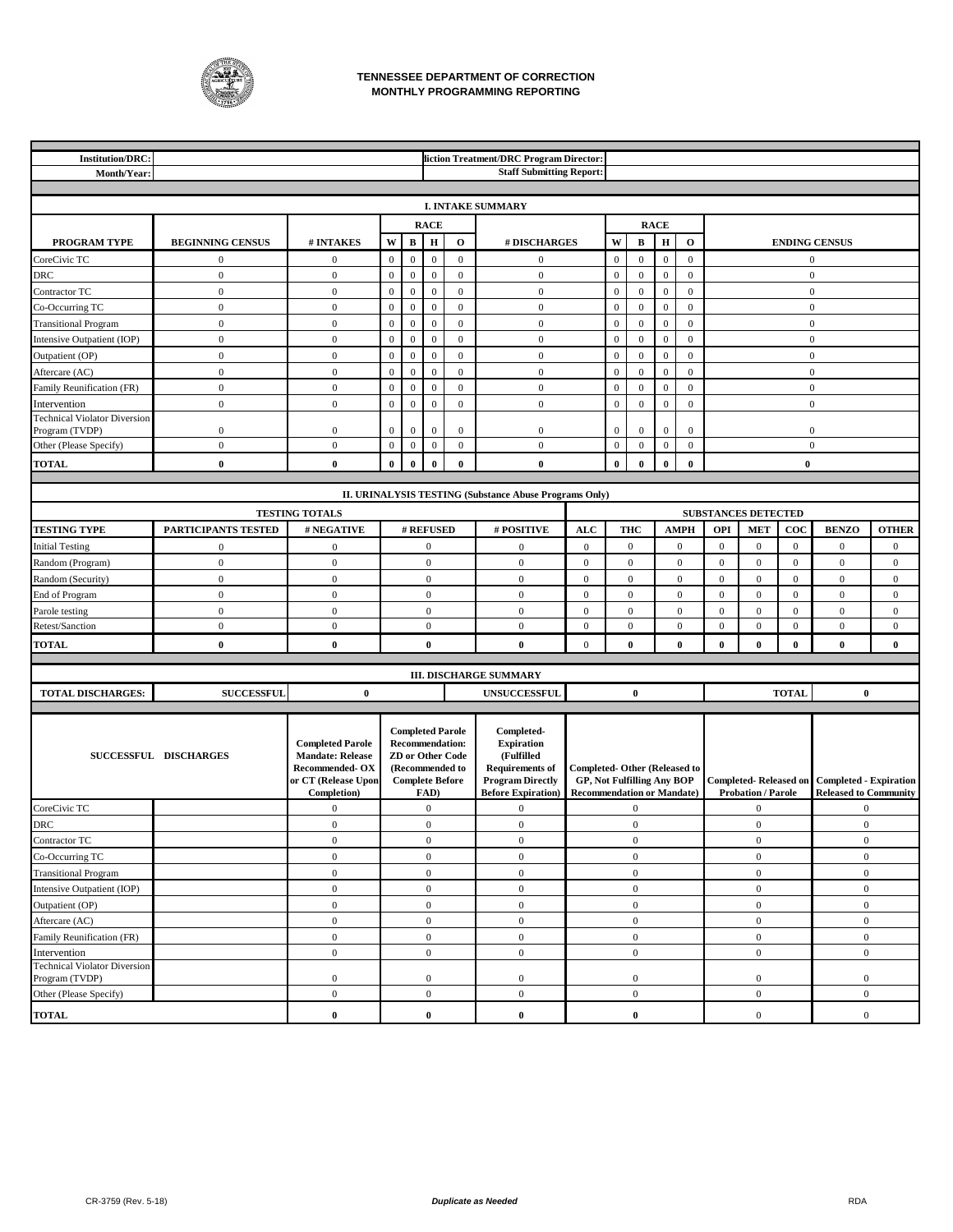

#### **MONTHLY PROGRAMMING REPORTING TENNESSEE DEPARTMENT OF CORRECTION**

| <b>Institution:</b>                                      |                                                                       |                                                 |          | <b>Program Manager:</b>          |                    |          |                     |                                  |                                |
|----------------------------------------------------------|-----------------------------------------------------------------------|-------------------------------------------------|----------|----------------------------------|--------------------|----------|---------------------|----------------------------------|--------------------------------|
| Month/Year:                                              |                                                                       |                                                 |          | <b>Person Submitting Report:</b> |                    |          |                     |                                  |                                |
|                                                          |                                                                       |                                                 |          |                                  |                    |          |                     |                                  |                                |
|                                                          | UNSUCCESSFUL DISCHARGES                                               | <b>Rule Breaking</b><br>(Excluding Drug<br>Use) | Drug Use | Administrative                   | <b>Transferred</b> | Medical  | <b>Early Parole</b> | <b>Expired (Not</b><br>Complete) | Other<br>(Explain<br>in Notes) |
| CoreCivic TC                                             |                                                                       |                                                 |          |                                  |                    |          |                     |                                  |                                |
| DRC                                                      |                                                                       |                                                 |          |                                  |                    |          |                     |                                  |                                |
| Contractor TC                                            |                                                                       |                                                 |          |                                  |                    |          |                     |                                  |                                |
| Co-Occurring TC                                          |                                                                       |                                                 |          |                                  |                    |          |                     |                                  |                                |
| <b>Transitional Program</b>                              |                                                                       |                                                 |          |                                  |                    |          |                     |                                  |                                |
| Intensive Outpatient (IOP)                               |                                                                       |                                                 |          |                                  |                    |          |                     |                                  |                                |
| Outpatient (OP)                                          |                                                                       |                                                 |          |                                  |                    |          |                     |                                  |                                |
| Aftercare (AC)                                           |                                                                       |                                                 |          |                                  |                    |          |                     |                                  |                                |
| Family Reunification (FR)                                |                                                                       |                                                 |          |                                  |                    |          |                     |                                  |                                |
| Intervention                                             |                                                                       |                                                 |          |                                  |                    |          |                     |                                  |                                |
| <b>Technical Violator Diversion</b><br>Program (TVDP)    |                                                                       |                                                 |          |                                  |                    |          |                     |                                  |                                |
| Other (Please Specify)                                   |                                                                       |                                                 |          |                                  |                    |          |                     |                                  |                                |
| <b>TOTAL</b>                                             |                                                                       | $\bf{0}$                                        | $\bf{0}$ | $\mathbf 0$                      | $\bf{0}$           | $\bf{0}$ | $\mathbf 0$         | $\bf{0}$                         | $\mathbf{0}$                   |
|                                                          |                                                                       |                                                 |          |                                  |                    |          |                     |                                  |                                |
|                                                          |                                                                       |                                                 |          | IV. OTHER PROGRAM ACTIVITIES     |                    |          |                     |                                  |                                |
| <b>Total Community Services Hours Worked This Month:</b> |                                                                       |                                                 |          |                                  |                    |          |                     |                                  |                                |
| <b>Total GEDs Received This Month:</b>                   |                                                                       |                                                 |          |                                  |                    |          |                     |                                  |                                |
|                                                          | Other Significant Activities or Notes for This Month. e.g. employment |                                                 |          |                                  |                    |          |                     |                                  |                                |
|                                                          |                                                                       |                                                 |          |                                  |                    |          |                     |                                  |                                |
|                                                          |                                                                       |                                                 |          |                                  |                    |          |                     |                                  |                                |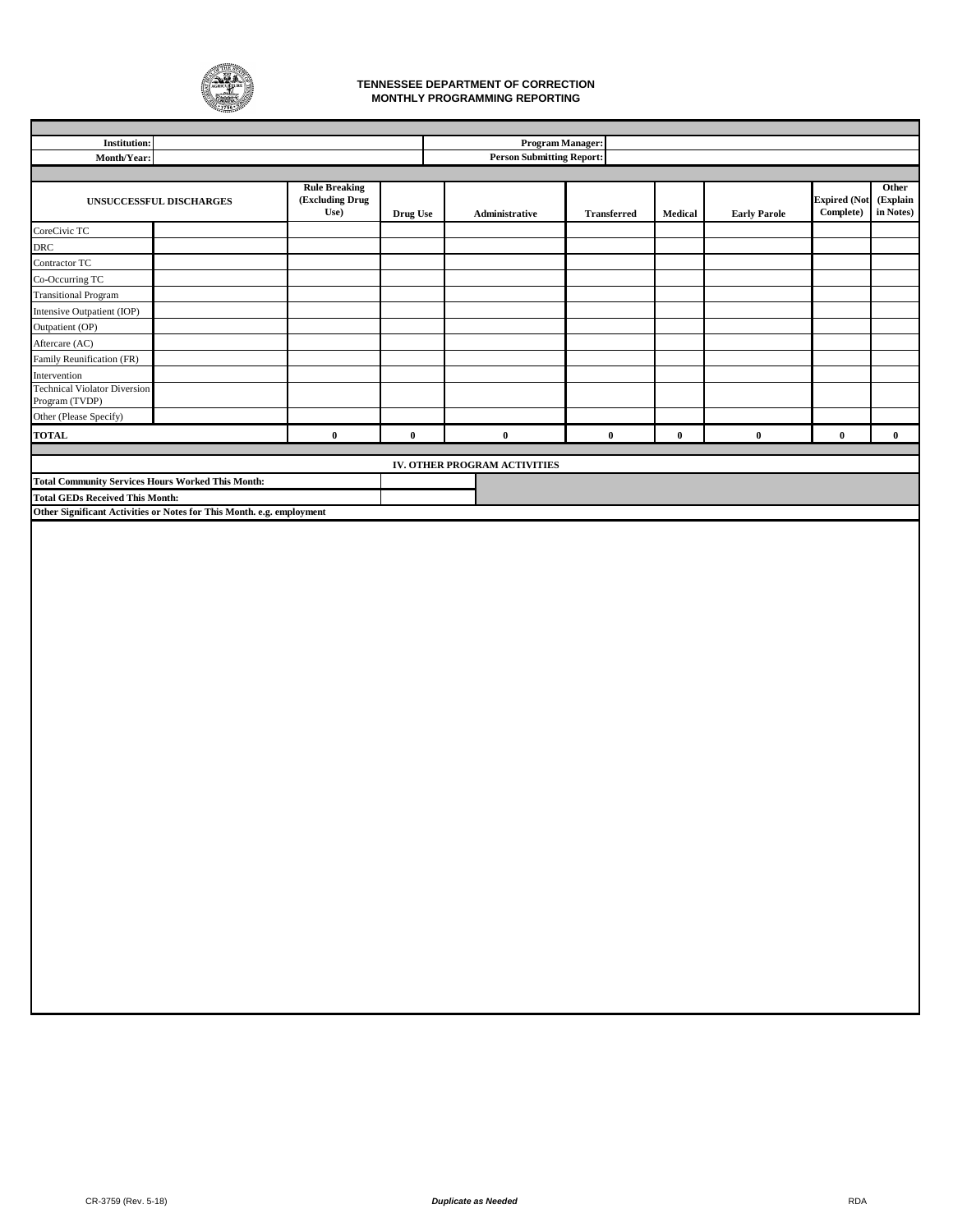

# **TENNESSEE DEPARTMENT OF CORRECTION SUBSTANCE USE INITIAL TREATMENT PLAN**

INSTITUTION / DRC

|           |    | <b>Participant Name</b>      |            | <b>TDOC Number</b>       | Date |  |
|-----------|----|------------------------------|------------|--------------------------|------|--|
| Modality: | ТC | <b>Group Therapy</b>         | <b>DRC</b> | <b>Primary Counselor</b> |      |  |
|           |    | DSM V Diagnostic Impression: |            |                          |      |  |

**Problem: Participant has a need to complete the Substance Use Treatment Program based on the intake and interpretive summary and/or biopsychosocial and risk and needs assessments outcome.** 

**Long Term Outcome/Goal: Complete all necessary requirements related to the treatment program and attend all scheduled program activities during the next thirty (30) days.** 

### **OBJECTIVES/INTERVENTIONS**

| # | <b>DATE</b> | <b>PARTICIPANT</b><br><b>AND</b><br><b>COUNSELOR</b><br><b>INITIALS</b> | <b>OBJECTIVES</b>                                                                                                                       | <b>TARGET</b><br><b>DATE</b> | <b>ACHIEVED DATE</b><br><b>PARTICIPANT</b><br><b>AND</b><br><b>COUNSELOR</b><br><b>INITIALS</b> |
|---|-------------|-------------------------------------------------------------------------|-----------------------------------------------------------------------------------------------------------------------------------------|------------------------------|-------------------------------------------------------------------------------------------------|
|   |             |                                                                         | Client complete the assessment surveys: CTS, PSY, SOC,<br><b>MOT</b>                                                                    |                              |                                                                                                 |
| 2 |             |                                                                         | Client will attend all scheduled program activities.                                                                                    |                              |                                                                                                 |
| 3 |             |                                                                         | Client will submit to intake urine drug screen.                                                                                         |                              |                                                                                                 |
| 4 |             |                                                                         | Client will show a verbal understanding of all group rules<br>and sign a document(CR-3586) committing to participate by<br>these rules. |                              |                                                                                                 |
| 5 |             |                                                                         | Client will attend individual session to develop the master<br>individual treatment plan. (CR3753)                                      |                              |                                                                                                 |

| <b>OBJECTIVE</b> | <b>METHODS/INTERVENTIONS(SERVICES)</b>                                                                                                                                                                                                                                                 | <b>FREQUENCY</b> |
|------------------|----------------------------------------------------------------------------------------------------------------------------------------------------------------------------------------------------------------------------------------------------------------------------------------|------------------|
|                  | Counselor will provide all the necessary assessments, score then and place documentation on<br>chart.                                                                                                                                                                                  | One Time         |
| 2.               | Counselor will monitor program attendance.                                                                                                                                                                                                                                             | On Going         |
| 3.               | TDOC Staff will administer urine drug screen at intake and the counselor will document results in<br>participant's file.                                                                                                                                                               | One Time         |
| 4.               | Counselor will provide the participant with the group rules and expectations. Will make sure<br>participant understands these requirements by verbal agreement between the counselor and<br>participant as well as a signed document representing this agreement in the clinical file. | One Time         |
| 5.               | Counselor will provide an individual session to develop the individual treatment plan with the<br>participant.                                                                                                                                                                         | One Time         |

Participant Signature Date

Primary Counselor Signature Date

Addiction Treatment Program Director/DRC Clinical Director Signature Date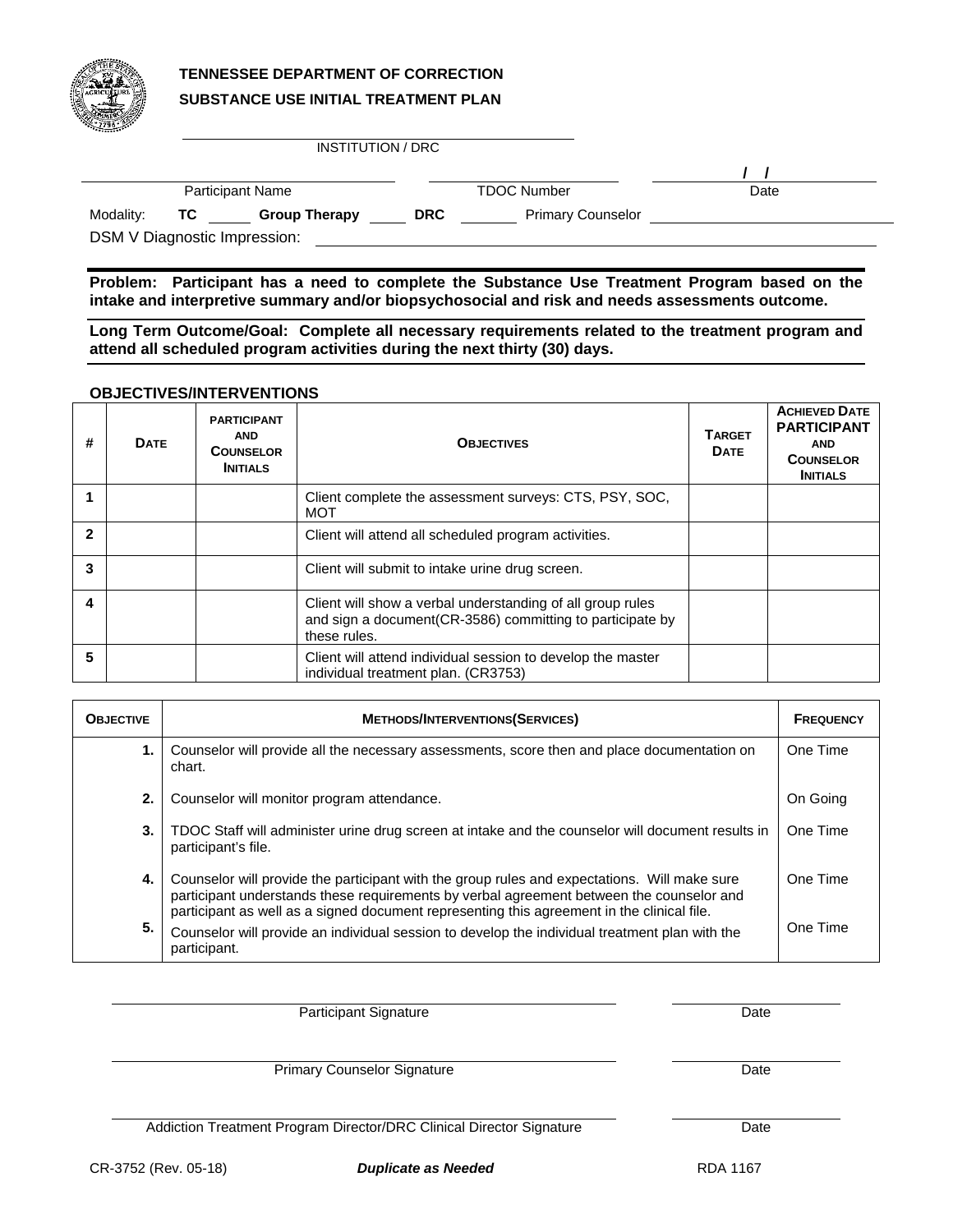**TENNESSEE DEPARTMENT OF CORRECTION** 

**SUBSTANCE USE PROGRAMMING RECOMMENDATION FOR PAROLE BOARD** 

|        | FARVLE DUARD                                                                                                                                                                                |                                                               |
|--------|---------------------------------------------------------------------------------------------------------------------------------------------------------------------------------------------|---------------------------------------------------------------|
| I.     | Name:<br><u> 1989 - Johann Stoff, fransk politik (d. 1989)</u>                                                                                                                              | <b>TDOC Number:</b>                                           |
| Ш.     | <b>Facility:</b>                                                                                                                                                                            |                                                               |
| Ш.     | <b>TCUD V Score:</b><br><u> 1989 - John Stein, Amerikaansk politiker (</u>                                                                                                                  |                                                               |
| IV.    | Drug Related Offense(s):                                                                                                                                                                    |                                                               |
| V.     | <b>Identified problems:</b>                                                                                                                                                                 |                                                               |
|        | A. Severity of addiction:                                                                                                                                                                   |                                                               |
|        | None<br>Mild<br>Moderate<br>Severe                                                                                                                                                          |                                                               |
|        | B. Criminality errors that need to be addressed prior to release:<br>Entitlement<br>Justification<br><b>Power Orientation</b><br><b>Cold Heartedness</b><br><b>Criminal Rationalization</b> |                                                               |
|        | Personal Irresponsibility<br>C. Other Bio-Psycho-Social Problem(s)                                                                                                                          |                                                               |
| VI.    | <b>Substance Use Treatment Recommendation:</b>                                                                                                                                              |                                                               |
|        | A. None Recommended<br><b>B.</b> Intensive Group Therapy<br>C. Therapeutic Community<br>D. Aftercare                                                                                        |                                                               |
| VII.   | <b>Category Name:</b>                                                                                                                                                                       |                                                               |
|        | A. Employment<br>B. Family/Peer Relationships<br>C. Leisure and Recreation<br>D. Healthcare (Primary and Mental)<br>E. Educational/Vocational                                               | Limited<br>Moderate<br>Severe<br>$\mathbf{I}$<br>$\mathbf{1}$ |
|        | <b>Other Recommendations:</b>                                                                                                                                                               |                                                               |
|        |                                                                                                                                                                                             | Date: <u>________________________</u>                         |
| Email: | <u> 1989 - Johann Barn, mars ann an t-Amhain Aonaich an t-Aonaich an t-Aonaich ann an t-Aonaich ann an t-Aonaich</u>                                                                        | Telephone#: __________________                                |

 $\overline{\phantom{a}}$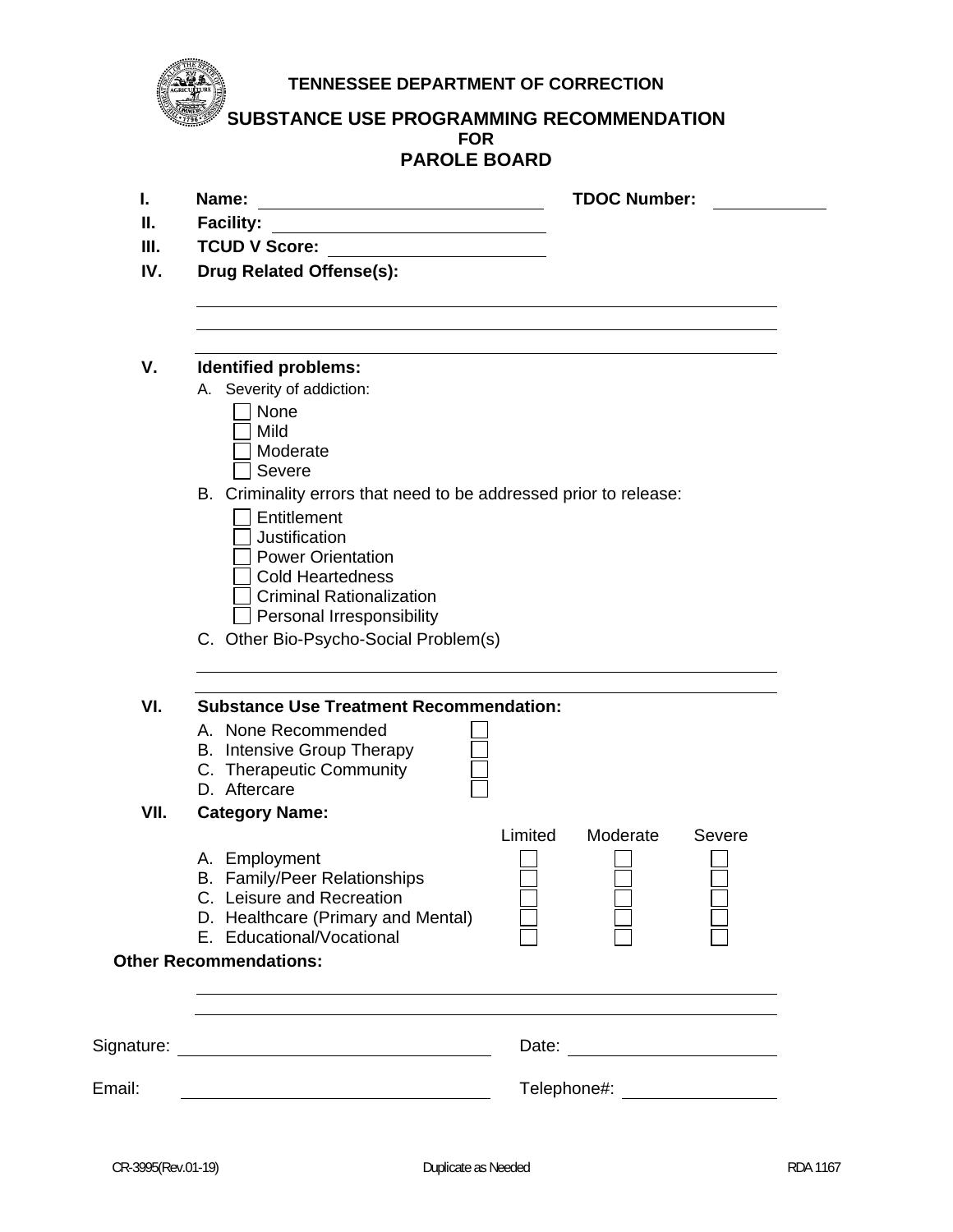|                             | TENNESSEE DEPARTMENT OF CORRECTION | SUBSTANCE USE DISORDER INDIVIDUAL TREATMENT PLAN       |  |  |  |  |  |  |
|-----------------------------|------------------------------------|--------------------------------------------------------|--|--|--|--|--|--|
|                             | INSTITUTION / DRC                  |                                                        |  |  |  |  |  |  |
|                             |                                    |                                                        |  |  |  |  |  |  |
|                             |                                    |                                                        |  |  |  |  |  |  |
|                             |                                    | TC Residential SA ______ Group Therapy ______ DRC ____ |  |  |  |  |  |  |
|                             |                                    | <b>DSM-V- Diagnostic Impression</b>                    |  |  |  |  |  |  |
| <b>CODE</b>                 | <b>DESCRIPTION</b>                 |                                                        |  |  |  |  |  |  |
|                             |                                    |                                                        |  |  |  |  |  |  |
|                             |                                    |                                                        |  |  |  |  |  |  |
| <b>MASTER PROBLEM LIST:</b> |                                    |                                                        |  |  |  |  |  |  |
|                             |                                    |                                                        |  |  |  |  |  |  |
|                             |                                    |                                                        |  |  |  |  |  |  |
|                             |                                    |                                                        |  |  |  |  |  |  |
|                             |                                    |                                                        |  |  |  |  |  |  |
|                             |                                    |                                                        |  |  |  |  |  |  |
|                             |                                    |                                                        |  |  |  |  |  |  |
| <b>STRENGTHS:</b>           |                                    |                                                        |  |  |  |  |  |  |
|                             |                                    |                                                        |  |  |  |  |  |  |
|                             |                                    |                                                        |  |  |  |  |  |  |
|                             |                                    |                                                        |  |  |  |  |  |  |
|                             |                                    |                                                        |  |  |  |  |  |  |
|                             | <b>OBSTACLES TO TREATMENT:</b>     |                                                        |  |  |  |  |  |  |
|                             |                                    |                                                        |  |  |  |  |  |  |
|                             |                                    |                                                        |  |  |  |  |  |  |
|                             |                                    |                                                        |  |  |  |  |  |  |
|                             |                                    |                                                        |  |  |  |  |  |  |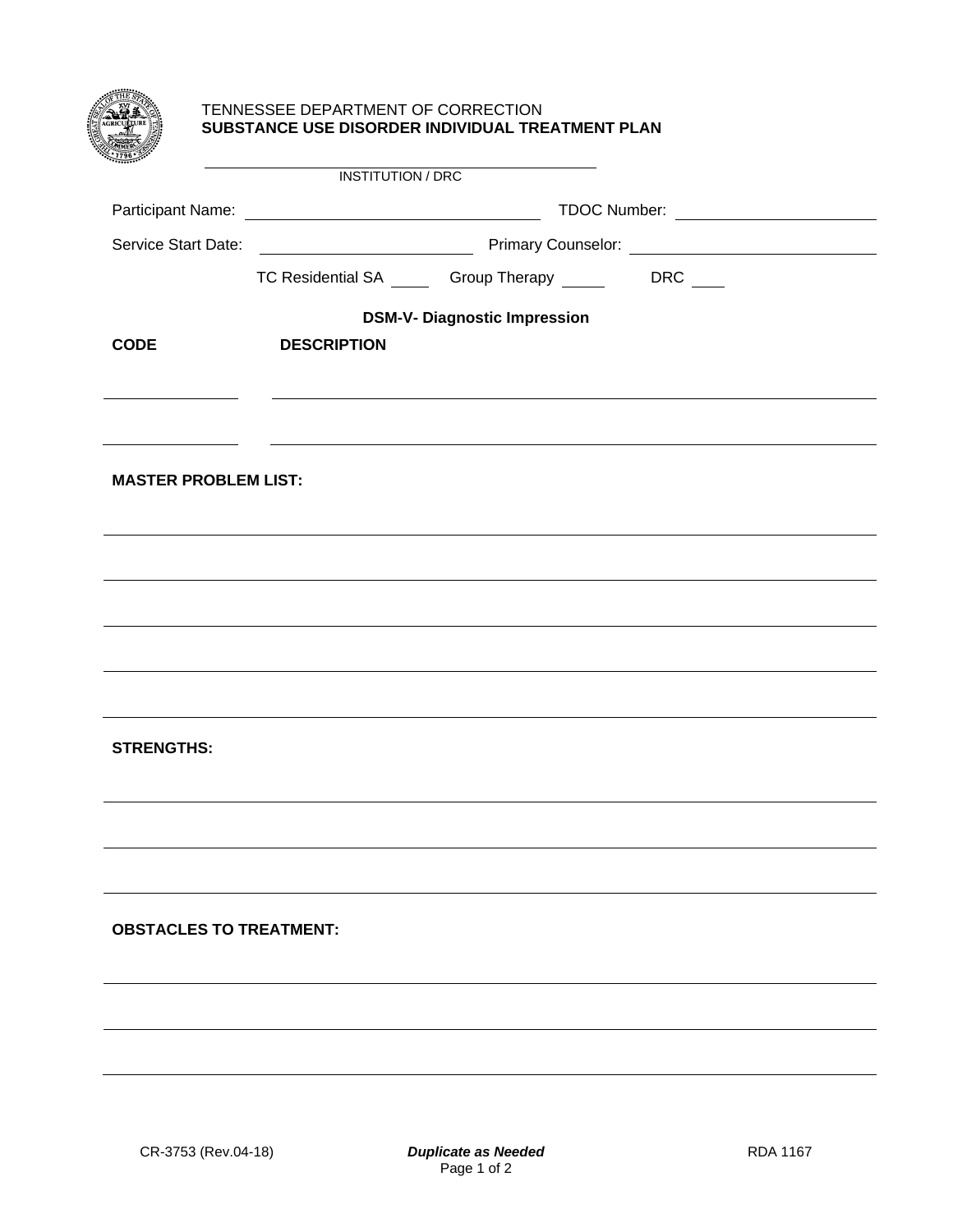## **PROBLEM DESCRIPTION/#:**

## **LONG TERM OUTCOMES/GOALS:**

### **OBJECTIVES:**

|    | <b>PARTICIPANT</b><br><b>AND</b><br><b>COUNSELOR</b><br><b>INITIALS</b> | <b>OBJECTIVES</b> | <b>TARGET</b><br><b>DATE</b> | <b>ACHIEVED</b><br><b>DATE/PARTICIPANT</b><br><b>AND COUNSELOR</b><br><b>INITIALS</b> | <b>CHECK IF</b><br><b>GOAL</b><br><b>CONTINUED</b> |
|----|-------------------------------------------------------------------------|-------------------|------------------------------|---------------------------------------------------------------------------------------|----------------------------------------------------|
| 1. |                                                                         |                   |                              |                                                                                       |                                                    |
| 2. |                                                                         |                   |                              |                                                                                       |                                                    |
| 3. |                                                                         |                   |                              |                                                                                       |                                                    |

| <b>OBJECTIVE</b> | <b>METHODS/INTERVENTIONS (SERVICES)</b> |  | <b>FREQUENCY</b> |  |
|------------------|-----------------------------------------|--|------------------|--|
| 1.               |                                         |  |                  |  |
|                  |                                         |  |                  |  |
|                  |                                         |  |                  |  |
|                  |                                         |  |                  |  |
| 2.               |                                         |  |                  |  |
|                  |                                         |  |                  |  |
|                  |                                         |  |                  |  |
|                  |                                         |  |                  |  |
|                  |                                         |  |                  |  |
|                  |                                         |  |                  |  |
| 3.               |                                         |  |                  |  |
|                  |                                         |  |                  |  |
|                  |                                         |  |                  |  |
|                  |                                         |  |                  |  |
|                  |                                         |  |                  |  |

Participant Signature Date

Primary Counselor Signature Date

Addiction Treatment Program Director/DRC Clinical Director Signature Date